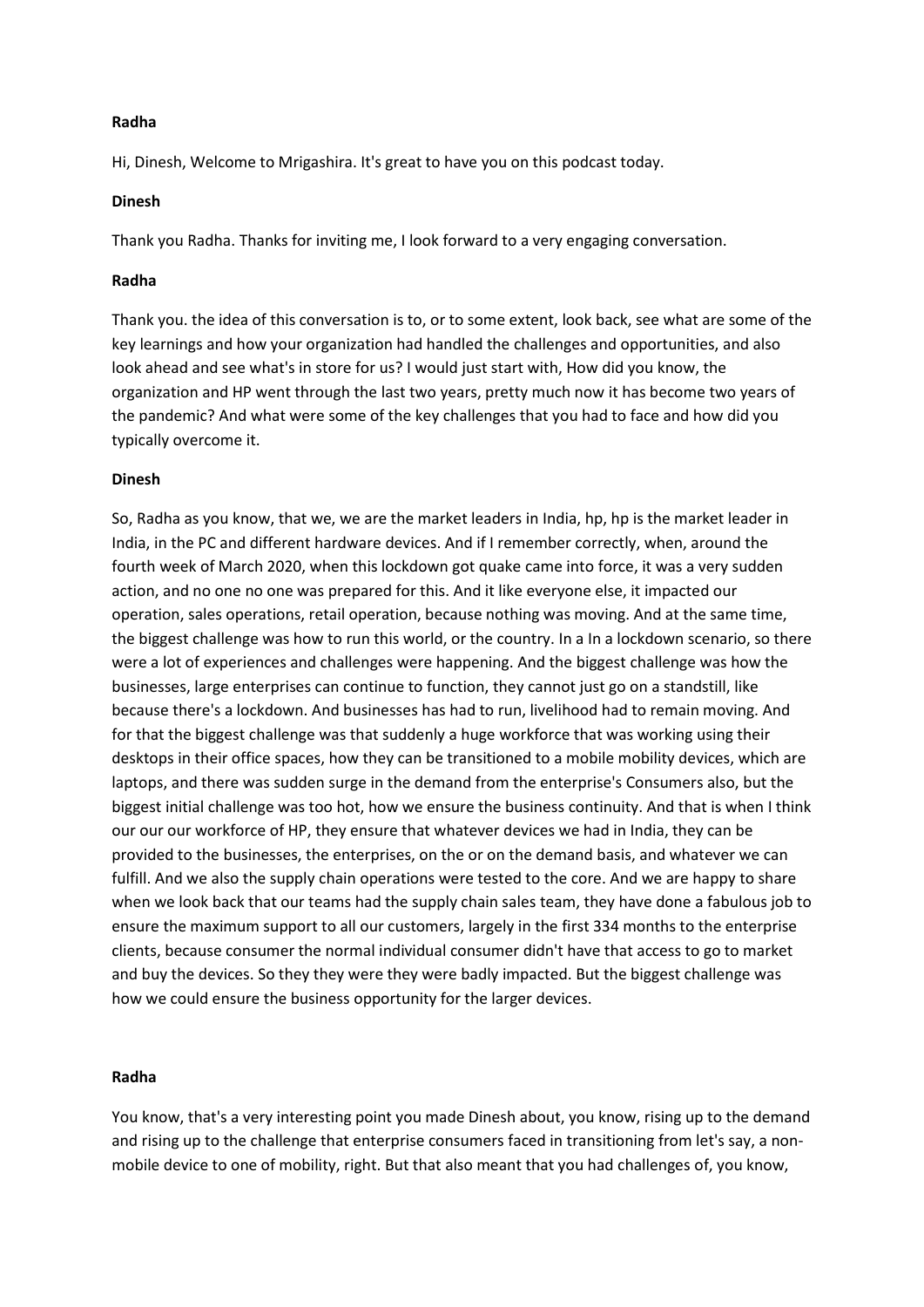getting the teams to, you know, come together and cater to this kind of a sudden surge in demand. they probably would have had their own concerns and their own apprehensions and things like that. So how did you overcome all this to rally the teams together?

### **Dinesh**

To that, that's very right observation by you that they were risk to the individual, every individual could have been a possible victim. Unfortunately, a lot of people got infected among our teams also in 2020, also and 2025. But the commitment that HP team's Sales Team service support team showed is is is commendable, because to ensure all the business operations and not only our sales operation, because technology on these devices were critical for large enterprises. SMBs other people who are working, even the banks, the critical operations, like bank, bank, employees were, were moved from a desktop kind of a work ecosystem to a mobile or laptop kind of work ecosystem from their homes. It was It wasn't like a very Herculean task for the teams to manage that. And thanks to the leadership of HP that that actually motivated the teams to ensure that commitment towards the customers and to cater to their needs, that we were able to do a very good job and and also ensure that the world continues to run the country enter businesses continue to occur.

### **Radha**

If I were to ask you, what were you know some of the key learnings what would they be?

# **Dinesh**

I think, before I jump into the learning part, one of the important thing, what what a lot of people do not understand is the criticality of providing the service and support to our customer. It may be a new customer, or even an existing customer who probably had had an old device, what happened during lockdown that lot of people who had their devices, they also faced challenges because some of the other issues started happening, they were excessive use of the devices, which was not like safe, or some person had a personal device at home, he was probably earlier using it for our also in a day, suddenly he was using for eight hours or 10 hours. And that also required faster services, the services service requirement or the maintenance requirement for diverse devices gone up many fold. And a lot of people and we had limited support staff to support these service calls. That is when and also one more thing that that came to hide because of the contagious nature of this disease, people were not willing to get their devices serviced at their home. So we initiated one that there are two important initiatives that we started one is the Virtual Console, because a lot of in the PC, a lot of minor issue software related issues can be sorted out to virtual support. And not only we were supporting the HP clients, anyone we ran call centers for for for few months to support anyone who has developed PC of any brand, we were trying to support them and help them to, to resolve their issues. And we had our partner partners who was doing these running this virtual call support to all that that's one thing the other thing, which was the certain devices which needed physical intervention or physical services, so we started mobile Contact last. So vans to service these so so these vans used to go to a designated area, and that is where the people can drop their devices and the engineer will fix them and they can take it back. And that had minimal contact or say no, it was a contact less service. And that actually came as a big, big learning for all of us also that apart from selling a product or ensuring that the product is in the hands of our users. It is very important to have a very robust support service and support system across the local corner of the country. And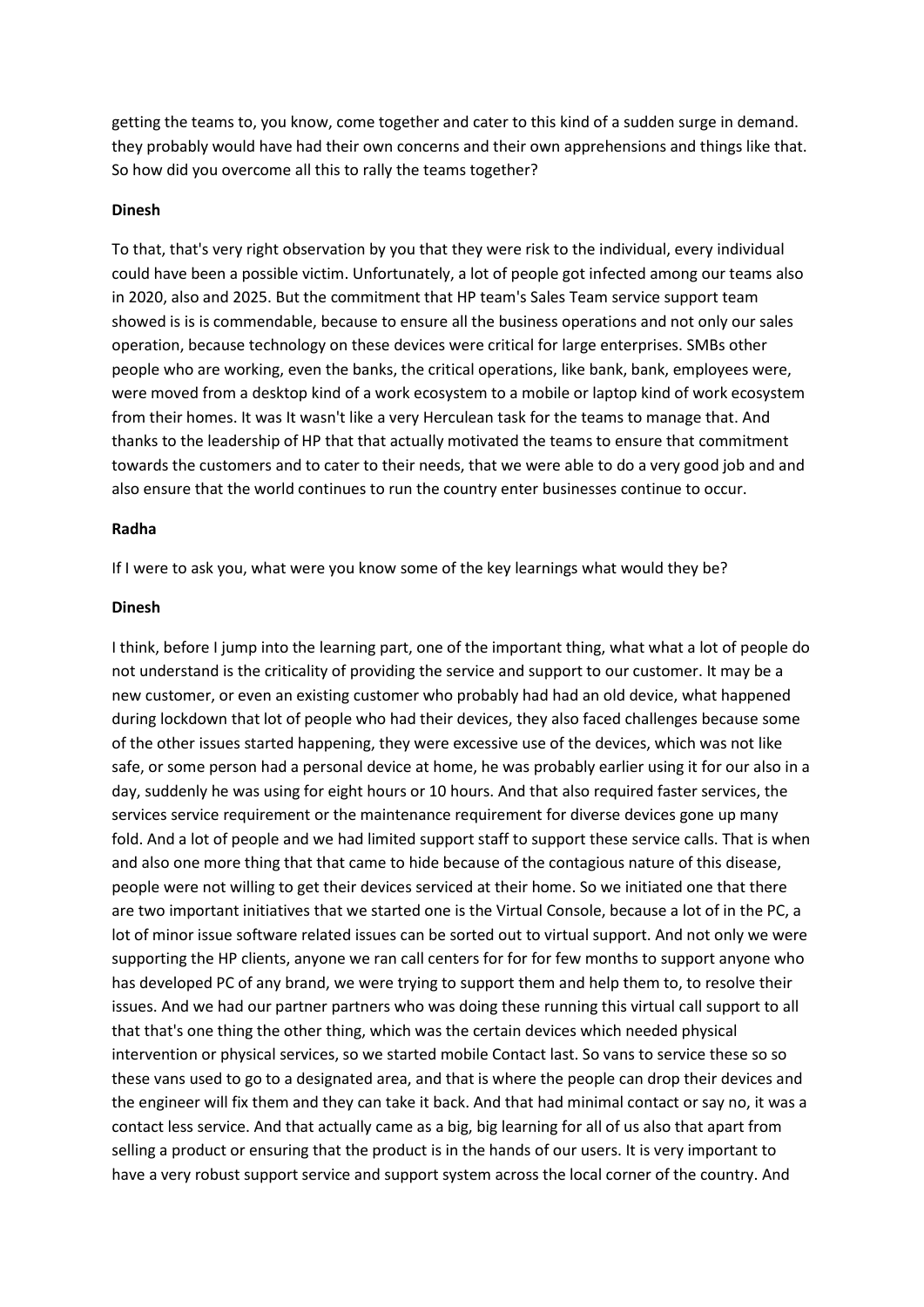that actually connects and brings a lot of credibility to the brand that that they supported us. HP supported us in these times.

# **Radha**

Yeah, that's a very, you know, that's a very valid point. Dinesh because, you know, I think all these days the service concentration, particularly when you're talking about corporate customers or enterprise customers, were sort of aggregated and in one place, right? And this suddenly became very disparate and very individualistic. Right? So, you know, how, how were you able to change or articulate your communication on the service aspect of it? What were some of the things that, you know, from a communication standpoint, you guys sort of adapted?

## **Dinesh**

one thing that we focus, because everything was moving towards a digital transformation was the buzz word. And so our communication and like, usually, the communication professionals focus a lot on the print coverage also. But one thing that we change our strategy is that how we can tap More and more digital publications, online publications who are who have a good reach to convey our messages, messages around our our willingness to support our customer providing different driving various initiatives like these mobile, advanced contactless mobile bands, or the virtual call centers, because that was the need of the art. So that's one thing. The other thing, we also tried to help people understand that PC is, is not a good to have device. Now. PC is a must have device. Because whether you want to work from home, but they want to learn from home, even if you want to entertain at home, you need a PC and, and entertainment has become very personal these days. It's not like because of the OTT platforms and everything you do not what it's like, I think barring sports, I think everyone in the family watches, all you takes is his uses his device for his personal entertainment. So devices have become very personal. And that was one important point that we tried to highlight how you can help PC can be useful for them, and how it can actually not a consumption device, but also a creation device, which is very important, not only for student and the regular workers in a corporate setup, but also for the people who are independent professionals, small businesses, people who run small offices and home offices. So for them everything. So PC, from a good to have device became an essential and a must have device. And that was one of the key messages that we were driving through our communication.

### **Radha**

So what next, in terms of you know, 2022 and the upcoming years? How do you see the entire business panning out? And what kind of opportunities do you see?

# **Dinesh**

The two three key pillars I I see that where the major shift is visible, and it's very obvious. One the learning, working and, and even gaming and entertainment, and all these things are like shifting, they're trying to go back but I think they will not completely go back to a fully five day office kind of model or five day school kind of a model. Even if things become normal. People realize that online or a remote working working from any time anywhere has its own values or benefits, or it provides a very great flexibility. So what I see happening going forward that the hybrid is going to be the buzz Word or the way people will work, learned, or even entertained and socialize, people will meet